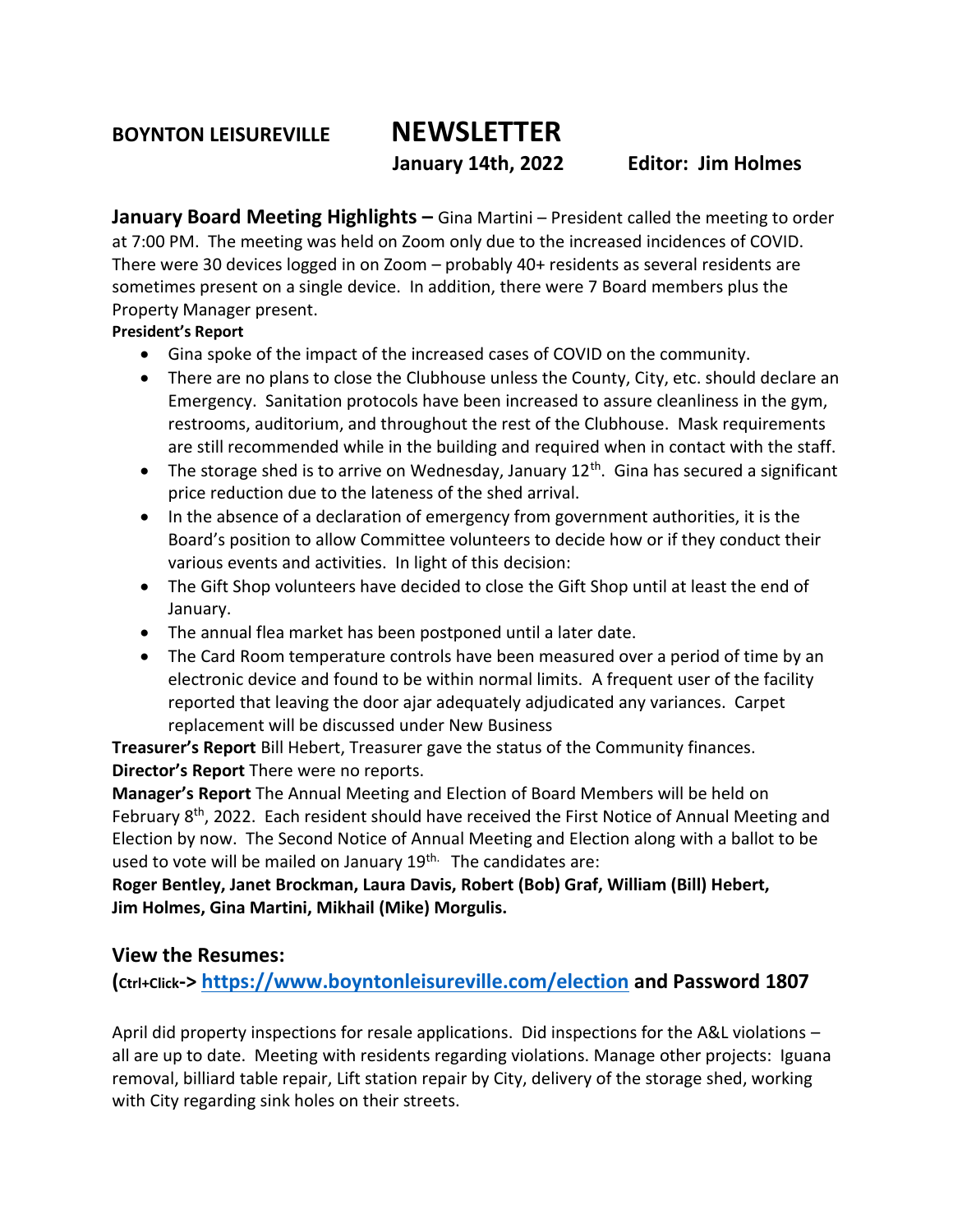**Old Business** Roger Bentley presented a contract for work to be done by Shenandoah General Construction Company. The scope of work will include replacing or repairing storm drainage lines previously identified by CCTV inspection. The lines must be in good condition before any resurfacing of the streets can occur. An amount of \$300,000 was approved for the completion of this work.

**New Business** Proposals to purchase and install carpet tile for the Card Room were presented and a vendor was chosen. An amount of \$3,610.00 was approved. Approval was given for the Gift Shop to go ahead with plans for a Fall Craft Fair to be held in our Clubhouse in October or November 2022.

**Adjournment** There being no further business, the meeting was adjourned.

# **Committee Reports**

**Finance Committee** is looking for community volunteers who would like to be part of the new CIP Team and assist in the successful development of a comprehensive capital improvement program that will proactively address our community's future capital needs. This will benefit everyone by helping to secure the financial stability of our organization now and in the future. Our community has a wide variety of HOA owners who have life experience and talents in a wide variety of areas such as project management, organization skills, researching, architecture, engineering, construction [building, roads, irrigation, infrastructure, pools], HVAC, etc. For those of you who have limited time and/or are not looking for a full-time commitment on a committee, CIP Team members can be involved with specific projects so the time involved could be limited to one project if that is what you are able to provide.

The assistance of interested HOA owners is essential so that this project can be moved along as quickly as possible. If you are interested in helping and/or would like more information, please contact us at [blcipteam@gmail.com](mailto:blcipteam@gmail.com) or reach out **to Laura Davis, Bill Hebert, Bob Graf, or John Mainville.**

**ONSPOT Dermatology Clinic** – **Saturday, January 22nd, 8:00 AM – 5:30 PM.** Services

include skin cancer exams, psoriasis & eczema treatments, Botox® & fillers, Mohs surgery and more! Major insurances accepted including Medicaid and Medicare.

**Aesthetic Services** Botox® & Jeuveau®, Juvederm®, Microneedling, Chemical Peel, and Skin Care Consultation are also offered.

**Call 941-444-0011** to reserve your appointment!

**Italian Heritage Club** wishes to thank all residents and guests who attended our Little Christmas Dance. We would like to thank all the people who were involved, the ticket sellers, setup and break down teams, the audio-visual committee, and everyone who contributed to the success of the evening. Our next meeting of the club is on Monday, January 17 at 7 PM in the patio room. All residents are welcome. BEGINNING IN FEBRUARY WE WILL HAVE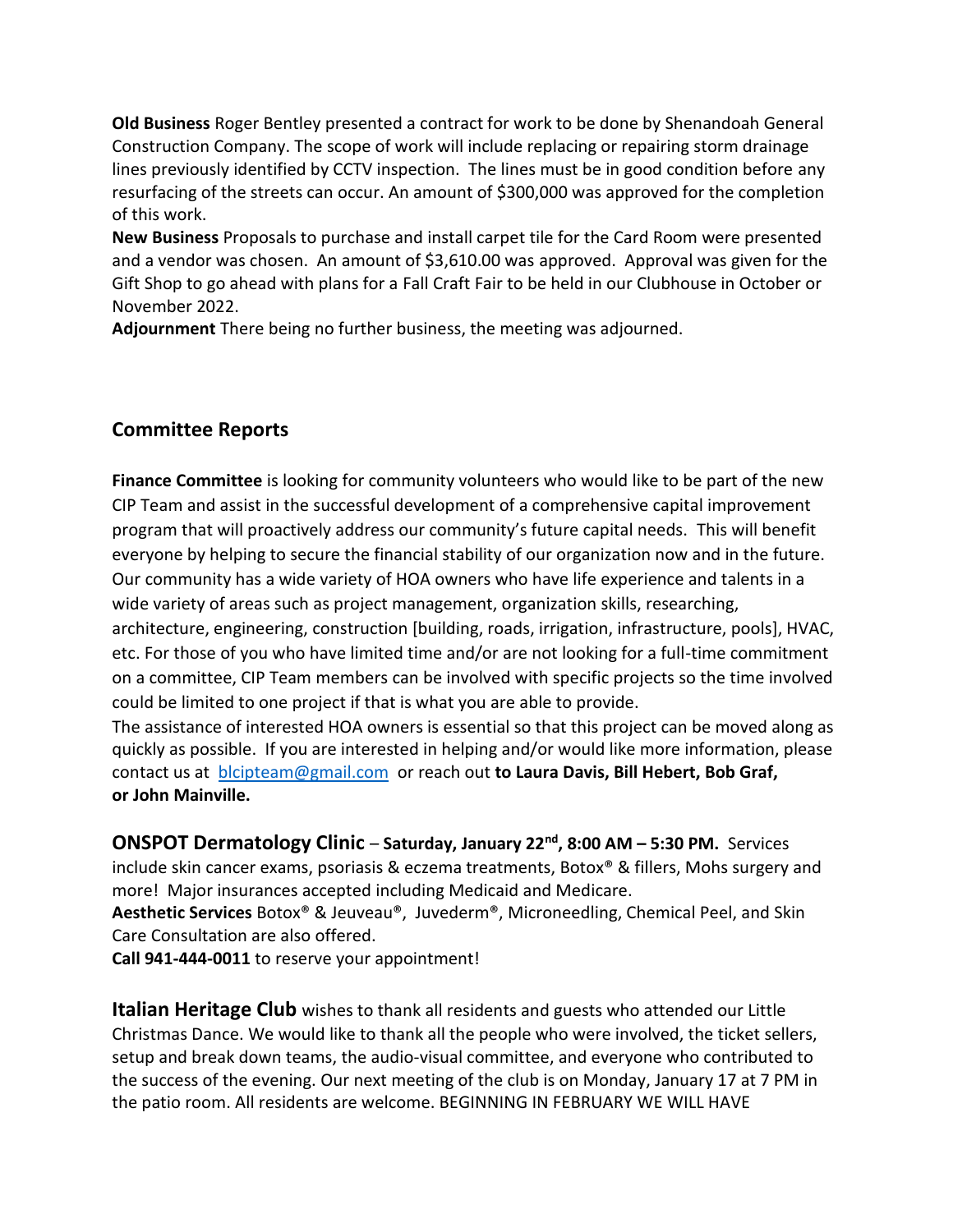**REGISTRATION FOR OUR " PARTNER BOCCI TOURNAMENT**". It is easy- Grab your partner and two best friends and form a team. Come up with a name, select a captain, and have the captain contact Andy Anastasio at (201)321-3907 or [andamar47@gmail.com.](mailto:andamar47@gmail.com) NO EXPERIENCE NECESSARY- WE WILL TRAIN. If you can roll a ball, you can play Bocci. **REGISTRATION IS FROM FEBRUARY 1 TO FEBRUARY 25TH.** WE WILL PLAY EVERY SATURDAY (2 GAMES) FOR 5 WEEKS FROM MARCH 5 UNTIL APRIL 2. SATURDAY APRIL 9TH WE WILL HAVE A BBQ AND PRIZES FOR 1ST AND 2ND PLACE. Please register for some fun and exercise- no serious players needed**. – Andy Anastasio**

**Kitchen Committee** The Kitchen Committee has no update at this time. Our next event isn't until the Flea Market. **– Barbara Smernoff**

**Theatre Guild** Theatre Guild is still in rehearsals for the show on April 9 and 10<sup>th</sup>. There is still time enough to make your dreams of being on stage a reality…We can always use new talent, especially more men, in the show. Just come to a rehearsal and begin to learn the parts on Sunday afternoon at 1:30 PM or Thursday evenings at 6:30 PM….Thanx **– Fred Yawitz**

**Entertainment Committee** The Hot Rod Live Show on Saturday, January 22<sup>nd</sup> is sold out and has a waiting list. The Eric Kearns Voices of Legends Show is scheduled for Friday, February  $18<sup>th</sup>$ , 2022. He can re-create amazing vocal performances of many Superstar recording artists such as Neil Diamond, Tom Jones, Dean Martin, Elvis Presley, Etc. Be sure and get your tickets early as this guy is excellent. Ticket sales are Tuesdays and Thursdays from 9:00 AM until 11:00 AM in the clubhouse and Board Meeting Night 6:00 PM – 7:00 PM and Movie Night 5:45-6:30 PM. Cut-off date is February 15th . **– Irene Bobrowsky**

Bingo is next scheduled for Tuesday, January 25<sup>th</sup>. Doors open at 5:00 PM and Early Birds start at 5:45 PM. **– Pat Miller**

**Computer Club (BLCC+)** Part 2 of the "What can I do with my Cell Phone" will be presented in the Clubhouse Auditorium on February 3<sup>rd</sup>, 2022 at 1:00 PM. The Trivia Party is to be held on Thursday, March 3<sup>rd</sup>, 2022. Signup sheets are in the Clubhouse and the Flyer is in the February paper. **– Pat Miller**

**C.O.P** For December, 39 volunteers gave up their time to do 276 hours of patrol time. The total number of patrol hours driven for 2021 was 1461. In December, we lost a very dear volunteer, Bernie Cohen. He became a C.O.P. volunteer in 2017. He will be greatly missed. We are still in need of volunteers. Think about joining this valuable service for this community to make it a safer place to live. If you are interested, pick up an application and the C.O.P. manual from Cindy in the Clubhouse office. Due to the rapid spread of the covid virus, it was decided to suspend all patrols, at least until the end of January 2022. Submitted by:

**- Capt. Theresa Kubiak**